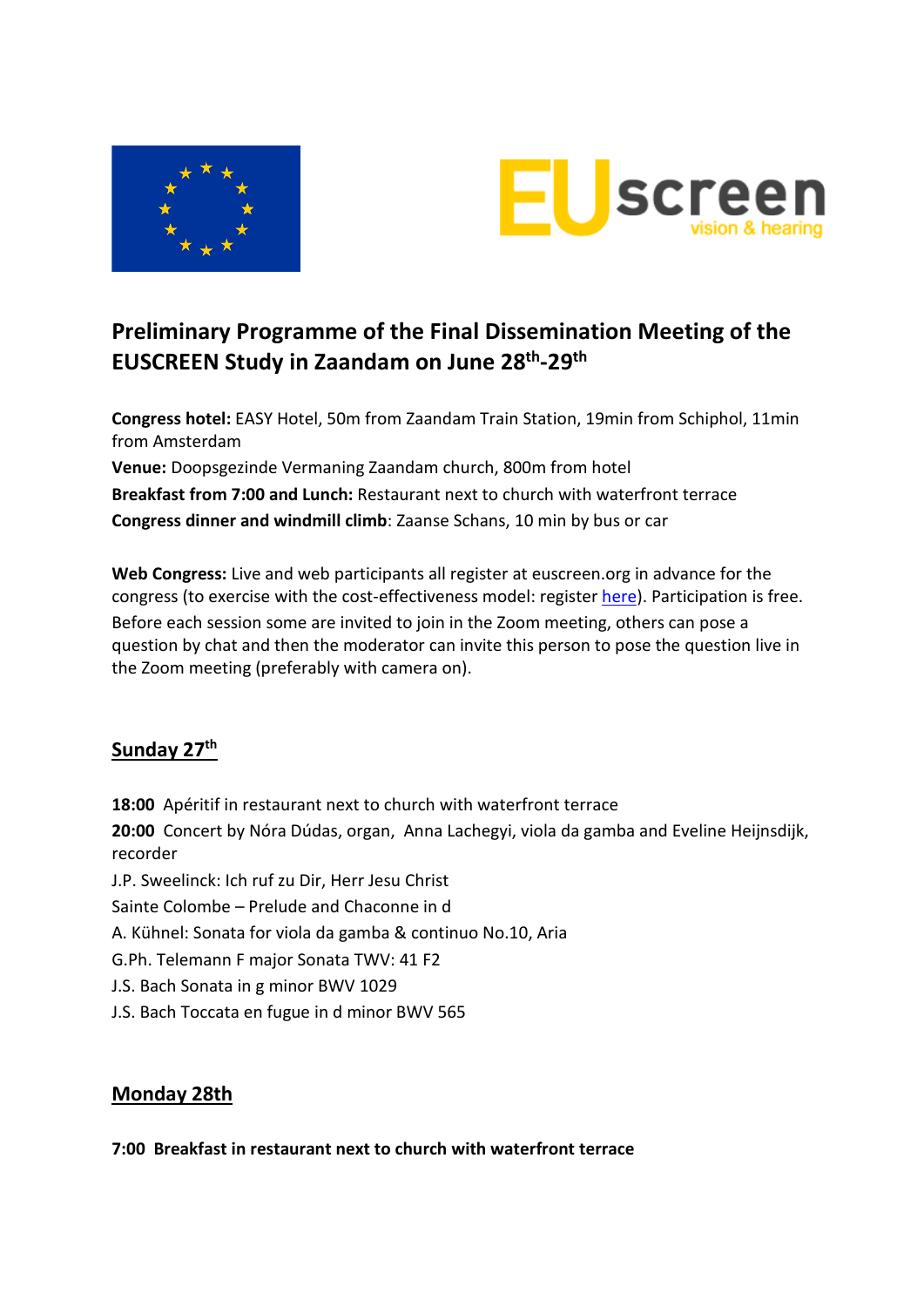## **8:30 Opening of the congress by the Mayor of Zaanstad: Jan Hamming**

#### **9:00 Session 1: Preparation of the EUSCREEN study**

- [First cost-effectiveness model studied effectiveness of vision screening before age](https://journals.sagepub.com/doi/10.1177/0969141316670422) 3 [in the Netherlands](https://journals.sagepub.com/doi/10.1177/0969141316670422) (Goudsmit, Simonsz)
- [Two consecutive birth cohorts \(n=11,000\)](https://onlinelibrary.wiley.com/doi/10.1111/aos.14859) with and without screening before age 3 (Sloot, Simonsz)

EUSCREEN's challenge in 2016: Diversity of screening programmes makes it impossible to compare their cost-effectiveness

## **10:00 Session 2: Inventory of hearing screening programs in 40 countries in Europe and 6 countries beyond**

- [Neonatal hearing screening](https://doi.org/10.1080/14992027.2021.1886350) (Bussé, Goedegebure)
- [Neonatal hearing screening](https://doi.org/10.1080/14992027.2021.1886351) (Mackey, Úhlen)
- [Childhood hearing screening](https://doi.org/10.1080/14992027.2021.1897170) (Mackey, Úhlen)
- Inventory of vision screening programs in all countries in Europe and 6 countries beyond: Childhood vision screening (Carlton, Nordmann)

## **11:00 Coffee in restaurant next to church with waterfront terrace**

## **11:30 Session 3: Implementation of hearing screening in three provinces of Albania**

- From the screeners' perspective (Qirjazi, Toci)
- [From the perspective of implementation study](https://www.sciencedirect.com/science/article/pii/S0165587620301828) (Bussé, Toll)

## **Implementation of vision screening in Cluj County in Romania**

- From the screeners' perspective (Mara, Rajka, Vladescu)
- Procedure for measuring visual acuity at vision screening (Fronius)
- From the perspective of implementation study (Kik, Nordmann)

## **12:30 Lunch in restaurant next to church with waterfront terrace**

#### **13:30 Session 4: Photoscreening and autorefraction used for screening**

- Vision and hearing screening programmes in Flanders (Overmeire)
- [Population-wide photoscreening](https://onlinelibrary.wiley.com/doi/10.1111/aos.14144) in Flanders (Rostamzad)
- Invited: Israel is contemplating nation-wide photoscreening (Rubin)
- [Review and cost-effectiveness of photoscreening and auto-refraction](https://www.nature.com/articles/s41433-020-01261-8) (Horwood)
- Early Glasses Study: RCT on effect of glasses at age 1 (refraction>AAPOS 2003) on development of amblyopia at age 4 (Bruinenberg)

**15:30** Departure for climbing windmills at the Zaanse Schans (choose between mustard seed, timber or paint mills)

**18:30** Congress dinner at Restaurant "Hope for the Black Whale" at the Zaanse Schans (please mail fish or meat preference)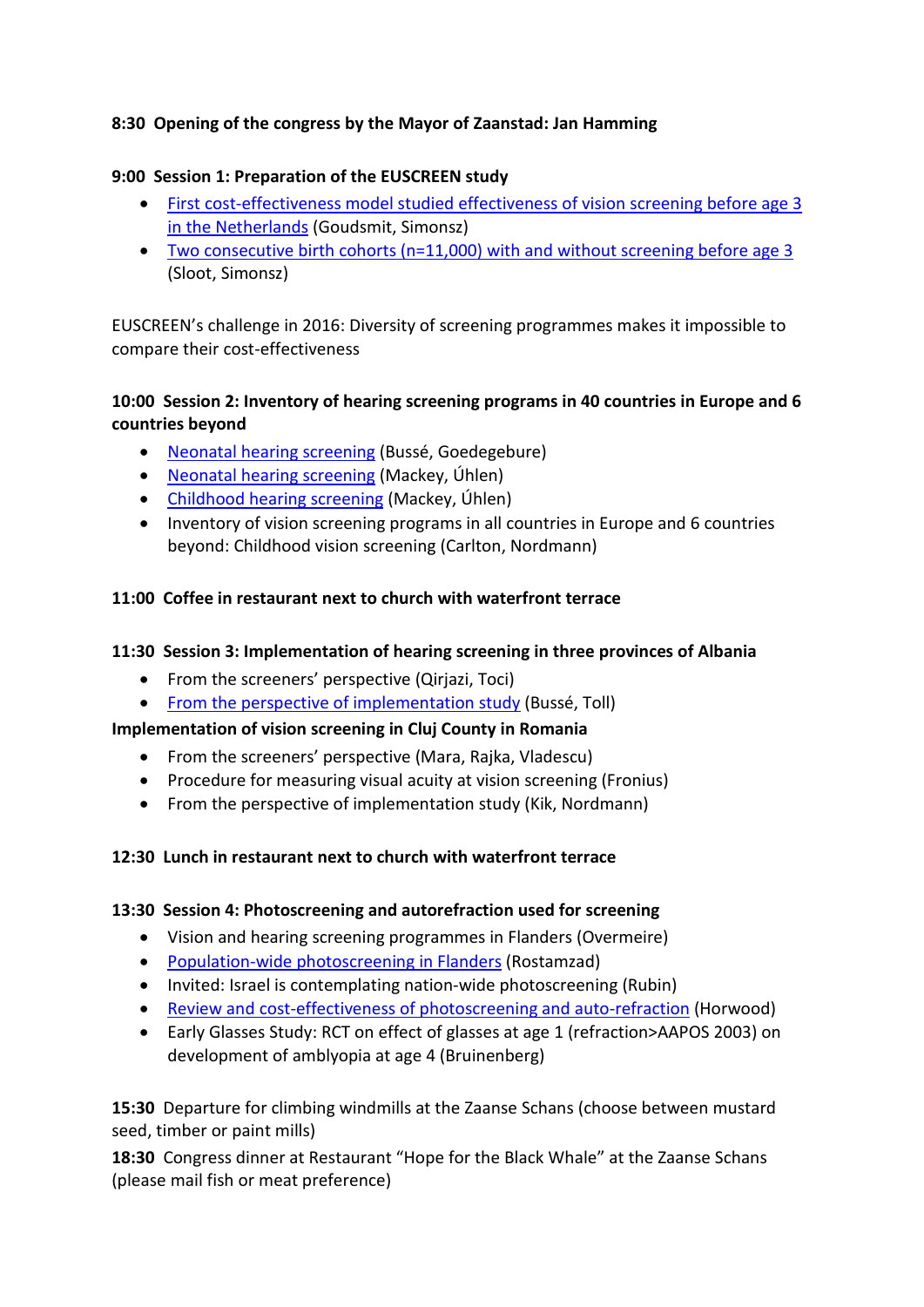# **Tuesday 29th, 8:30**

#### **7:00 Breakfast in restaurant next to church with waterfront terrace**

#### **8:30 Session 5: Amblyopia free papers**

- [Randomized controlled trial comparing dichoptic games with occlusion therapy for](https://pubmed.ncbi.nlm.nih.gov/34057550/)  [amblyopia](https://pubmed.ncbi.nlm.nih.gov/34057550/) (Kadhum, Loudon)
- Ophthalmological findings in a large pediatric population, the Generation R Study (Polling)
- A new binocular therapy for refractory amblyopia (Yang, Wang, Pan, Zhang, Li, Wang, Zhang)
- National vision screening in India aims at refractive errors at age 9-14: How much amblyopia would be detected by screening at an earlier age (Chaudhuri, Heijnsdijk)

#### **9:30 Session 6: Implementation of vision and hearing screening programmes**

- Implementation of a universal newborn hearing screening program, the Portuguese experience (Monteiro)
- Vision screening in Hungary (Serfőző, Soproni)
- Obstacles to childhood vision screening in Ruanda (Gouma, Noe)
- How can we improve vision screening in countries with optometrists like Latvia (Ruskule)

## **10:30 Coffee in restaurant next to church with waterfront terrace**

#### **11:00 Session 7: Conditions for and cost-effectiveness of vision and hearing screening**

- [Acceptability of childhood screening](https://www.sciencedirect.com/science/article/pii/S0033350621000639) (Carlton)
- [EUSCREEN cost-effectiveness model for childhood vision and hearing screening](https://pubmed.ncbi.nlm.nih.gov/33306547/) (Heijnsdijk)
- Costs of vision screening and costs of treatment of amblyopia (Horwood)
- What data are needed for comparative, cross-border, cost-effectiveness analysis of vision and hearing screening programs (Kik)

**Round Table:** EUSCREEN manual for implementation or modification of childhood vision and hearing screening programmes (all co-authors of the Manual, led by Kik; the Manual will be made public on the **EUSCREEN** website on June 24<sup>th</sup> or 25<sup>th</sup>)

## **12:30 Lunch in restaurant next to church with waterfront terrace**

## **13:30 Session 8: Cost-Effectiveness JAM SESSION o[f EUSCREEN Model](https://miscan.euscreen.org/) predictions**

The EUSCREEN Country Representatives who worked so hard for the EUSCREEN Study by filling out the extensive questionnaire for the inventory of screening programs will conclude their contribution to the EUSCREEN Study by calculating the cost-effectiveness of the vision